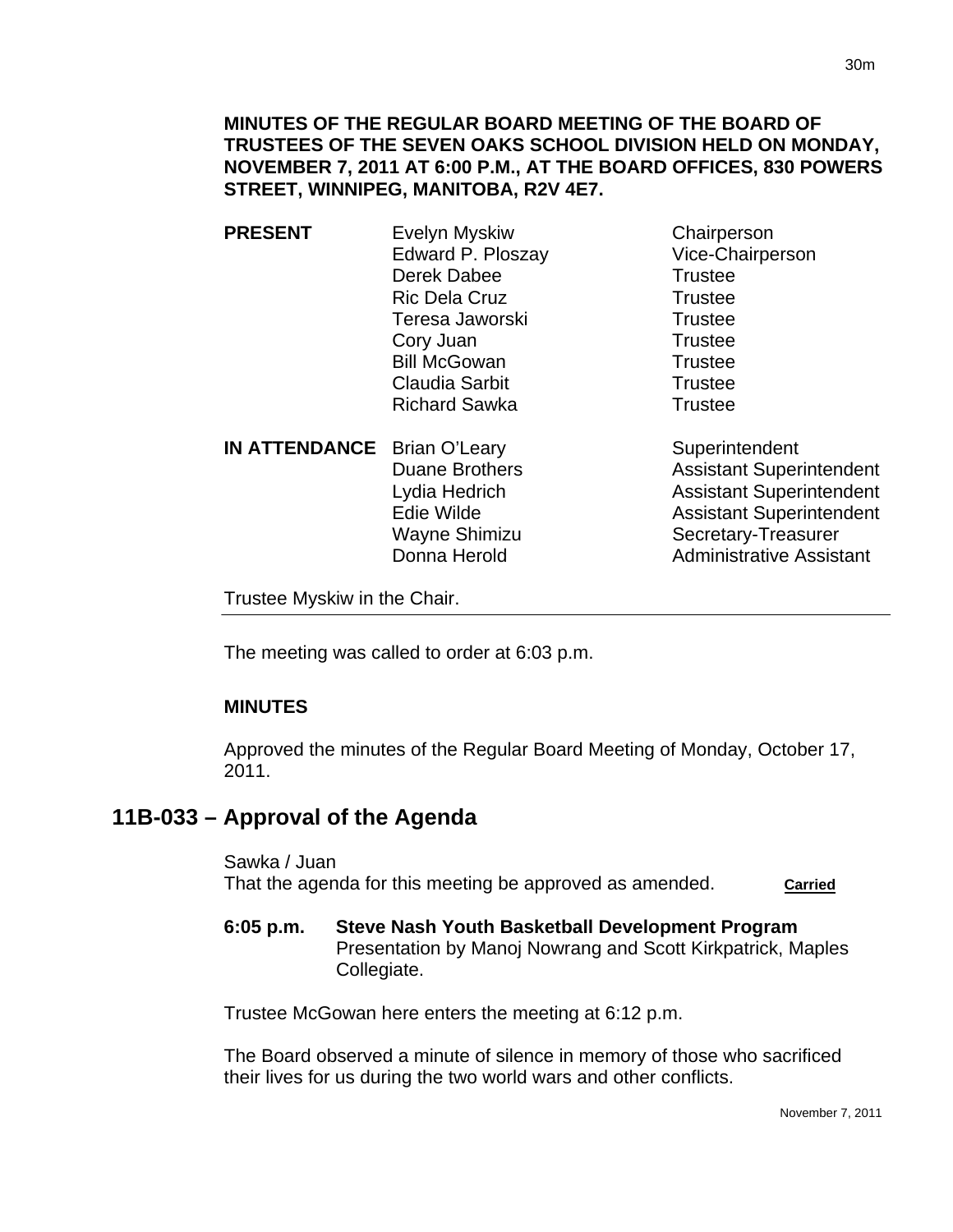# **11B-034 – Commendation – Cliff Meder, Director of Operations**

Moved / Seconded Unanimously by all Board Members WHEREAS Cliff Meder has been an exemplary employee of Seven Oaks School Division since October 8, 1976; and

WHEREAS Cliff has served the Division faithfully in many capacities from Custodian to Director of Operations; and

WHEREAS Cliff has always given his best to support the children, employees and community of Seven Oaks School Division; and

WHEREAS Cliff has worked diligently to ensure that the Schools of Seven Oaks are well planned and well maintained places for learning and working;

THEREFORE BE IT RESOLVED that we thank Cliff Meder for his service and contribution to the Division; and

BE IT FURTHER RESOLVED that we wish Cliff Meder the long, healthy and happy retirement he so richly deserves. **Carried**

# **11B-035 – Moved to Committee of the Whole at 6:52 p.m.**

McGowan / Dela Cruz That the Board move into Committee of the Whole. **Carried**

Trustee Ploszay in the Chair.

## **OFFICERS' REPORT**

**Trustees Jaworski and Sawka reported on developments arising from** collective bargaining.

# **11B-036 – Educational Assistants of Seven Oaks (formerly named Seven Oaks Paraprofessionals Association)**

#### Jaworski / Sarbit

That the Board ratify the 2011-2014 Agreement in Committee with the Educational Assistants of Seven Oaks (formerly named Seven Oaks Paraprofessional Association). **Carried Carried** 

**Trustee Juan reported on the recent MSBA Regional meeting.**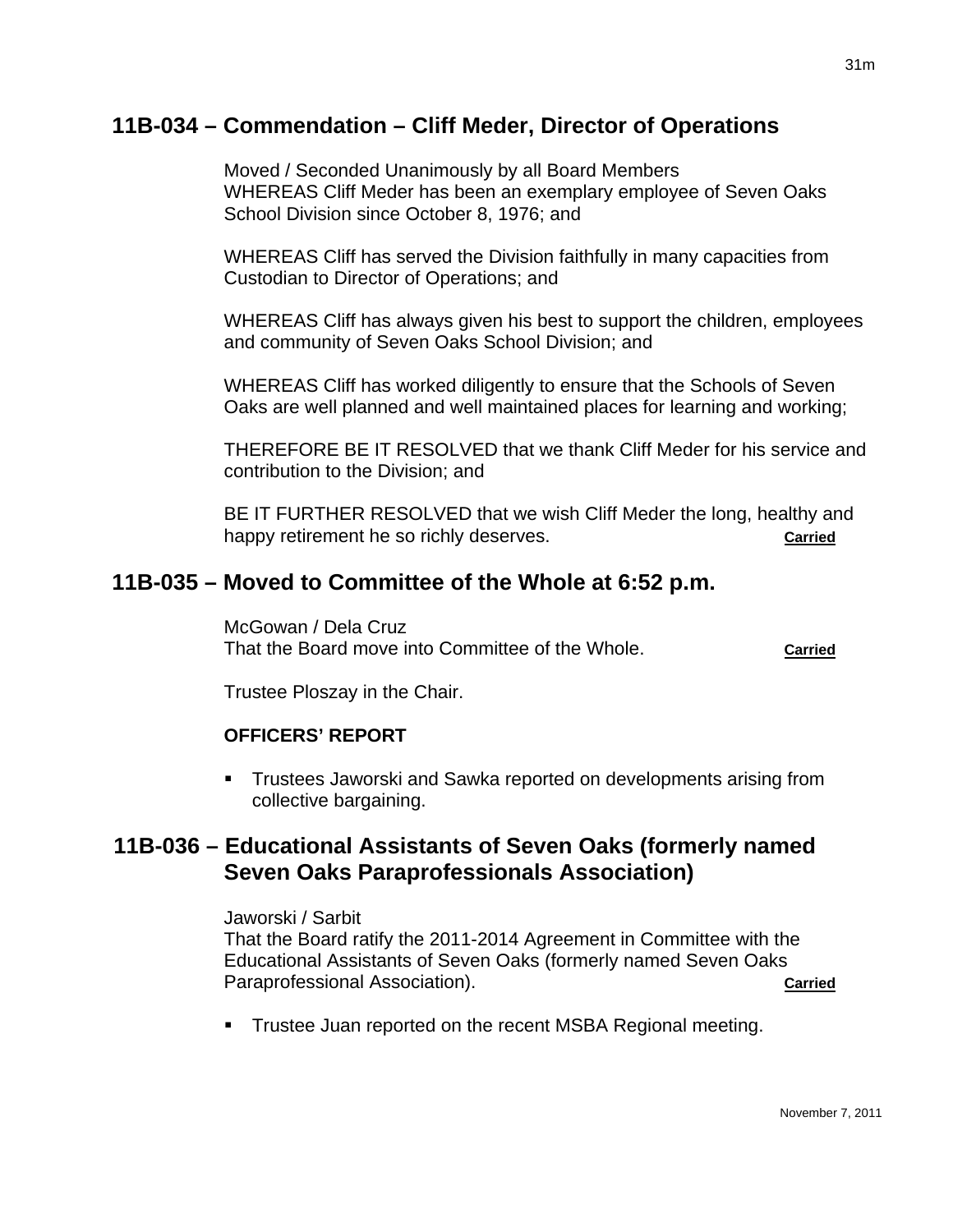# **11B-037 – School Speed Zones**

Sarbit / Dabee

That the Board write to Mayor Katz endorsing his plan to reintroduce School Speed Zones (copies to City Councillors and Winnipeg School Divisions). **Carried** 

### **SUPERINTENDENTS' PERSONNEL REPORT**

# **11B-038 – Superintendents' Personnel Report**

Jaworski / McGowan That the Superintendents' Personnel Report be ratified. **Carried**

### ADMINISTRATOR RETIREMENT

Received notice of intent to retire from Phillip McBurney, effective June 29, 2012.

## TEACHER APPOINTMENTS

Appointed the following to Limited Teacher-General (Term) contracts: Cheryl Bain, part-time (.33), effective October 25, 2011 (indefinite) Vicki Coleman, full-time (1.00), effective October 25, 2011 to June 29, 2012 Daniel Kammerlock, full-time (1.00), effective October 31, 2011 to June 29, 2012 Brennan Stadnyk, full-time (1.00), effective December 15, 2011 (indefinite)

#### SUBSTITUTE TEACHER APPOINTMENTS

Appointed the following to Substitute Teacher contracts for the 2011-2012 school year:

Eric Cable **Ari Leibl** Ari Leibl Vicki Coleman Nerisa Miao Shannon Derksen Anthony Ramos Leah Frost Nelly Waite Reetu Kalsi Krista Wilson Joanna Krzyzelewski Kelly Wright

## TEACHER LEAVE OF ABSENCE

Granted Stav Gamliel a full-time (1.00) leave of absence, without pay, effective January 9, 2012 to June 30, 2013.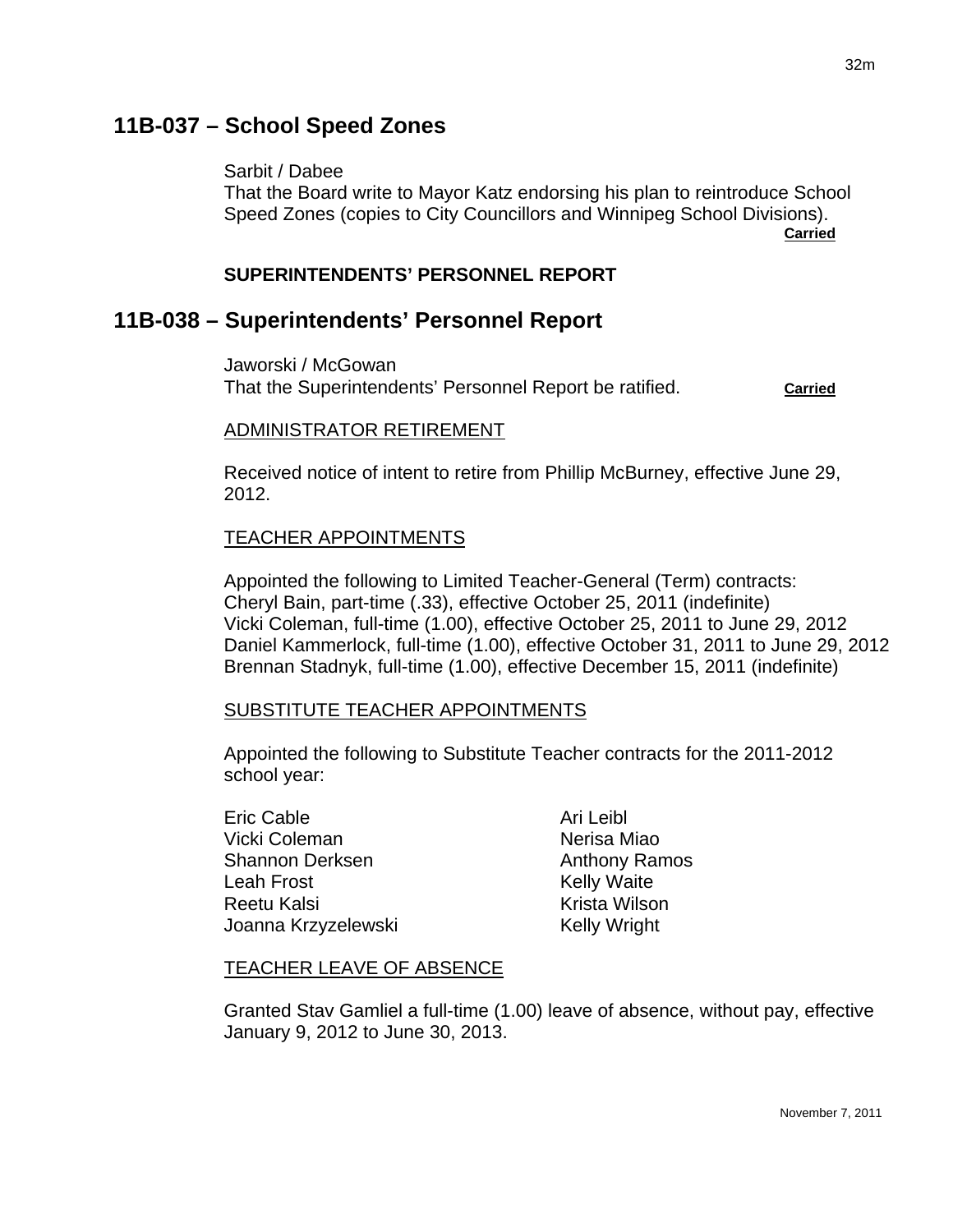## **SUPERINTENDENTS' PERSONNEL REPORT**

## TEACHER MATERNITY AND PARENTAL LEAVE

Granted maternity and parental leave to Ronit Kantarzhi effective January 9, 2012 to January 9, 2013.

## TEACHER SECONDMENTS

Approved Gabe Kraljevic secondment to Manitoba Education, Citizenship and Youth to serve as a consultant for Grades 9 to 12 Mathematics and Science in the Instruction, Curriculum and Assessment Branch, full-time (1.00) effective February 6, 2012 to June 28, 2013.

Approved Barbara Tascona secondment to The Government of Manitoba represented by the Minister of Healthy Living, Youth and Seniors to provide services to the Students Working Against Tobacco (S.W.A.T.) program, fulltime (1.00) effective February 6, 2012 to June 30, 2012.

## INTERNATIONAL EDUCATOR EXCHANGE

Approved Miles MacFarlane's application to the International Educator Exchange (Australia) program.

### CLINICIAN APPOINTMENT

Appointed Daniel Buchanan to a part-time (.30) Limited Teacher-General (Term) contract effective November 7, 2011 to December 5, 2012.

### EDUCATIONAL ASSISTANTS

Appointed the following to full-time Educational Assistant positions: Erline Cabaguio, effective October 24, 2011 Patrick Dwyer, effective October 24, 2011 Cynthia Kelpin, effective October 24, 2011 Joseph Sebastian, effective October 5, 2011

### EDUCATIONAL ASSISTANT RETIREMENT

Received notice of intent to retire from Deanne Downey, effective October 26, 2011.

### BUS DRIVER APPOINTMENT

Appointed Dieter Klein to a part-time, 4 hours per day, bus driver effective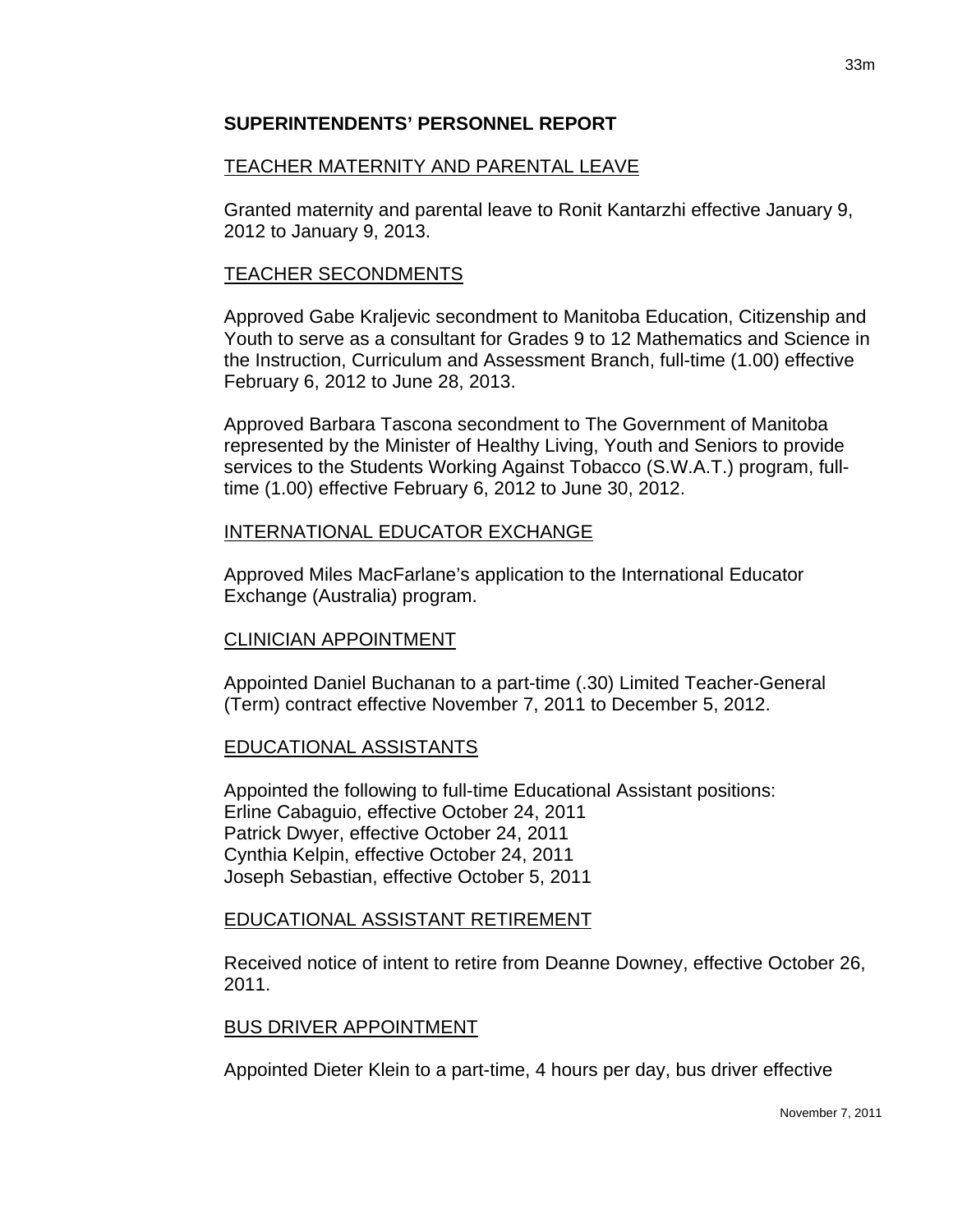### **SUPERINTENDENTS' PERSONNEL REPORT**

October 27, 2011.

### BUS DRIVER RESIGNATION

Received notice of intent to resign from Ron Campbell effective November 25, 2011.

## CUSTODIAN REGISNATION

Received notice of intent to resign from Matthew Castro effective October 14, 2011.

### LIBRARY TECHNICIAN APPOINTMENT

Appointed Jo-Anne Thompson to a full-time (1.00) Library Technician position effective October 24, 2011.

## INSTRUCTOR APPOINTMENTS

Appointed the following to the position of Instructor in the English as an Additional Language Program:

Kathy Kerr, effective September 14, 2011 to June 30, 2012 Hayley Leydier, effective April 1, 2011 to December 22, 2011 Karen Loeb, effective October 17, 2011 to December 22, 2011

## NEIGHBORHOOD IMMIGRANT SETTLEMENT WORKER APPOINTMENT

Appointed Sally Nelson to the position of part-time (15 hours per week) Neighbourhood Immigrant Settlement Worker, effective October 19, 2011 to March 31, 2012.

### STUDENT PARENT SUPPORT WORKER APPOINTMENT

Appointed the following to full-time (35 hours per week) Student Parent Support Workers, effective October 31, 2011:

Michelle MacIver **Awit Marcelino** 

## STUDENT PARENT SUPPORT WORKER RESIGNATION

Received notice of intent to resign from Erin Visch-Krah, effective October 27, 2011.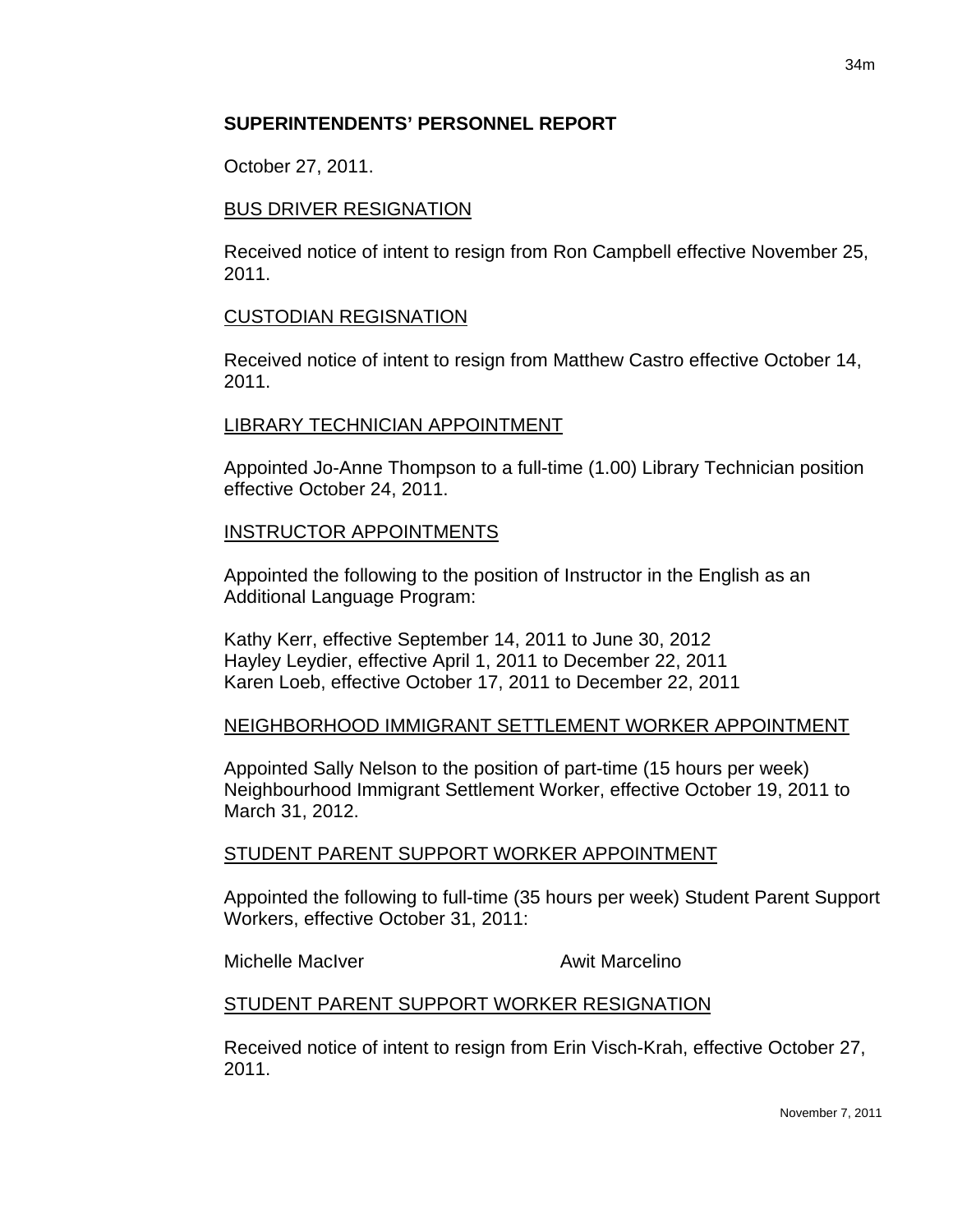### **SUPERINTENDENTS' REPORT**

The following matters were received as information:

- **Personnel Matters.**
- **EXECUTE:** Metro Trustee Indemnity Survey.
- **Disposition process for the Vacant Parkdale Site in St. Andrews.**
- **MSBA Resolutions.**

Trustee Myskiw in the chair.

# **11B-039 – By-Law No. 5-2011**

#### Juan / Sawka

Approved that By-Law No. 5-2011 for the purpose of borrowing the sum of \$2,478,900.00 for Ventilation Upgrade at École Seven Oaks Middle School (\$783,500); Modular Classroom Installation Project at Belmont, Leila North, A.E. Wright and O.V. Jewitt Community Schools (\$273,900); Grooming Room, Elevator and Lift at West St. Paul School (\$672,000); Roof Replacement at Maples Collegiate (\$677,000); Elevator and Grooming Room at Garden City Collegiate (\$82,600) and adjustment for increased Manitoba Hydro Boiler Incentive Rebate on Steam Unit Ventilator Replacement at Garden City Collegiate (-\$10,100) be given first reading. **Carried**

## **11B-040 – School Bus Purchase**

Dela Cruz / Dabee Approved that a new school bus be purchased from Maxim Truck and Trailer on the basis of low bid. **Carried**

### **SPECIAL ORDERS – TIMED ITEM**

#### **7:30 p.m. Winnipeg Symphony Orchestra**

Presentation: Sistema Winnipeg at Elwick Community School. Trudy Schroeder, Executive Director; Alexander Mickelthwate, Music Director; Tanya Derksen, Director of Education and Outreach.

### **CONSENT AGENDA**

## **11B-041 – Consent Agenda**

Dela Cruz / Jaworski That Items Q - Shelmerdine Ltd. Invoice No. 116409-1, R - Statutory Holdback on Shelmerdine Ltd. Invoice No. 116409-1, S - Shelmerdine Ltd. Invoice No.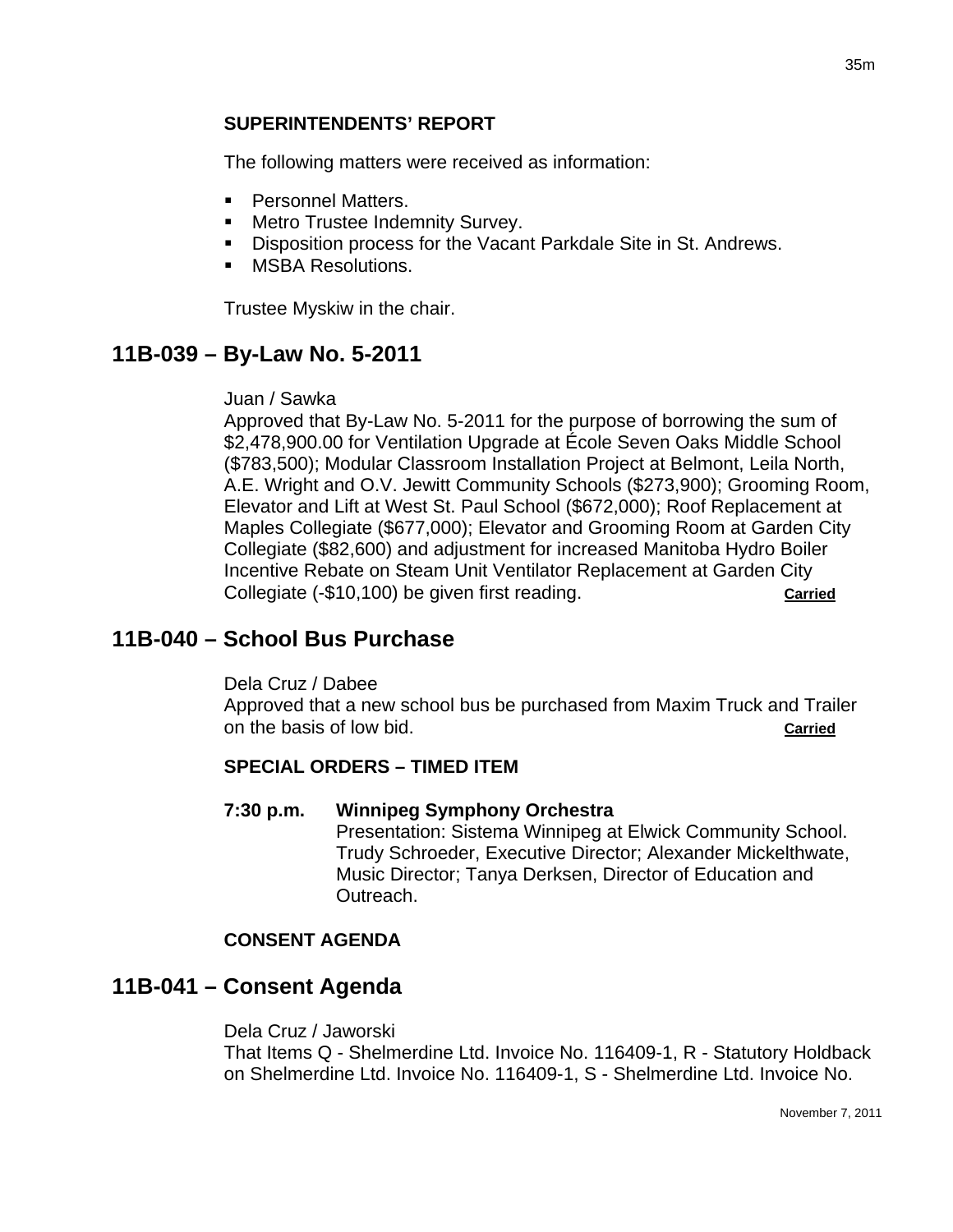### **CONSENT AGENDA**

116527, T - Statutory Holdback on Shelmerdine Ltd. Invoice No. 116527, U – Shelmerdine Ltd. Invoice No. 116551, V - Statutory Holdback on Shelmerdine Ltd. Invoice No. 116551, W - Shelmerdine Ltd. Invoice No. 116552, and X - Statutory Holdback on Shelmerdine Ltd. Invoice No. 116552 be removed from the Consent Agenda for discussion and the remaining Consent Agenda be approved. **Carried**

#### École Riverbend Community School

Approved that the Board grant École Riverbend Community School permission to host a Wine and Cheese event on Thursday, December 15, 2011 from 3:45 p.m. to 6:30 p.m. (cash bar).

#### Collicutt School

Approved that the Board grant Collicutt School permission to host a Retirement Celebration to honour Robert Holmes on Friday, December 16, 2011 from 4:30 p.m. to 7:00 p.m. (cash bar).

#### October 2011 Expenditure Listing

That cheques #2120579-#2120859 and #298-#311, US\$ cheques #212022- #212031, direct deposits #20120900-#20121404 and pre-authorized debits #201045-#201052 in the amount of \$2,982,820.95 be approved.

#### Affinity Firestop Consultants Invoice No. 1123-04

That Invoice No. 1123-04 for the Maples Roof Phase 1 in the amount of \$1,054.70 be paid to Affinity Firestop Consultants.

#### Canad Inns Destination Centre Garden City Invoice No. 141799

That Invoice Number No. 141799 for the new Amber Trails School public consultation meeting in the amount of \$2,473.26 be paid to Canad Inns Destination Centre Garden City.

#### D.K. Bennett & Associations Invoice No. 624311

That Invoice No. 624311 for the Maples Roof Phase 1 project in the amount of \$1,050.00 be paid to D.K. Bennett & Associations.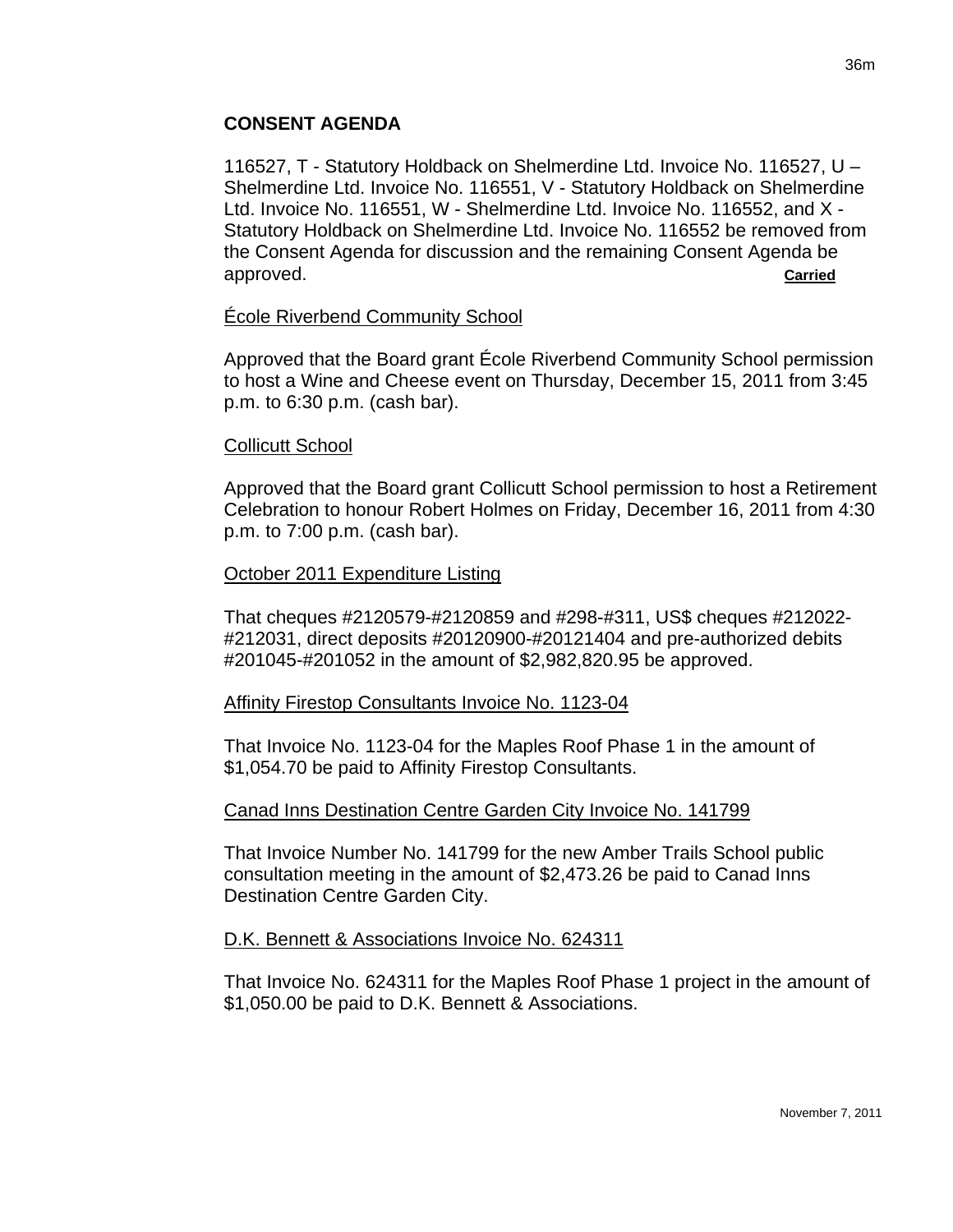## **CONSENT AGENDA**

### D.K. Bennett & Associations Invoice No. 625411

That Invoice No. 625411 for the Maples Roof Phase 1 project in the amount of

\$787.50 be paid to D.K. Bennett & Associations.

### East Side Ventilation Certificate of Payment No. 5

That Certificate of Payment No. 5 for the ÉSOMS Ventilation Upgrade Phase II in the amount of \$161,299.99 be paid to East Side Ventilation.

### Statutory Holdback on East Side Ventilation Certificate of Payment No. 5

That the 7-1/2% Statutory Holdback on Certificate of Payment No. 5 for the ÉSOMS Ventilation Upgrade Phase II in the amount of \$11,887.34 be paid to the SOSD/East Side Ventilation-ÉSOMS Ventilation II account.

## Gardon Construction Ltd. Certificate of Payment No. 3

That Certificate of Payment No. 3 for the West St. Paul Elevator project in the amount of \$156,668.44 be paid to Gardon Construction Ltd.

### Statutory Holdback on Gardon Construction Certificate of Payment No. 3

That the 7-1/2% Statutory Holdback on Certificate of Payment No. 3 for the West St. Paul Elevator project in the amount of \$12,097.95 be paid to the SOSD/Gardon 438 West St. Paul Elevator account.

## Hill Sokalski Walsh Trippier LLP - for Falcon Creek Industries Inc. Certificate of Payment No. 3

That Falcon Creek Industries Inc. Certificate of Payment No. 3 for the Multiple Portable Relocation in the amount of \$226,643.13 be paid to Hill Sokalski Walsh Trippier LLP for deposit into their trust account with handling of said funds to be exactly as directed by Michael Willcock, D'Arcy & Deacon LLP in his letter delivered October 26, 2011 to Derek Olson, Hill Sokalski Walsh Trippier LLP.

## Statutory Holdback on Falcon Creek Industries Inc. Certificate of Payment No. 3

That the 7-1/2% Statutory Holdback on Certificate of Payment No. 3 for the Multiple Portable Relocation in the amount of \$17,501.40 be paid to the SOSD/Falcon Creek 439 Multiple Portable account.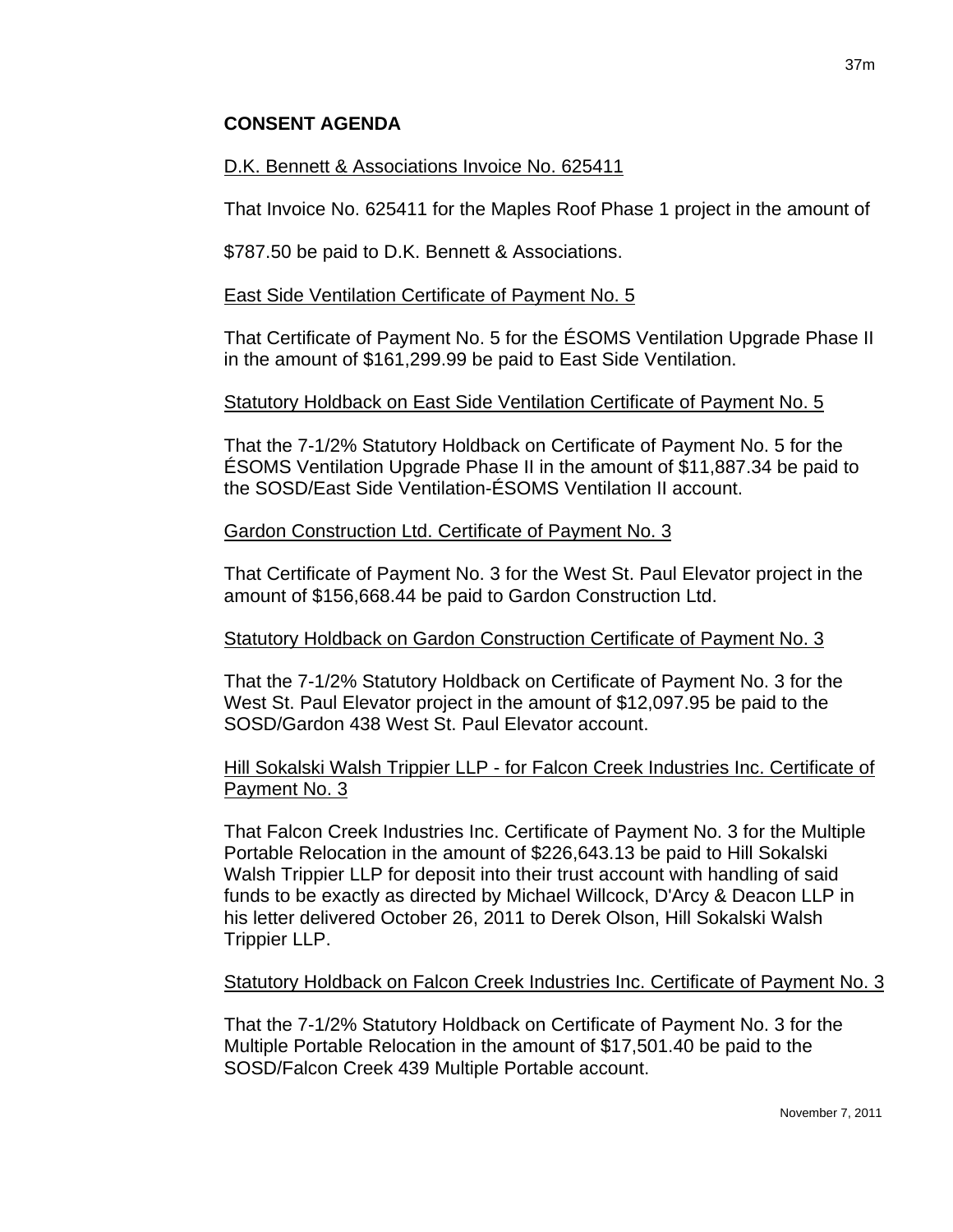## **CONSENT AGENDA**

#### Number Ten Architectural Group Invoice No. 9888

That Invoice No. 9888 for the West St. Paul Elevator project in the amount of \$5,010.46 be paid to Number Ten Architectural Group.

#### Oakwood Roofing & Sheet Metal Certificate of Payment No. 3

That Certificate of Payment No. 3 for Maples Roof Phase 1 in the amount of \$186,856.46 be paid to Oakwood Roofing & Sheet Metal.

#### Statutory Holdback on Oakwood Roofing Certificate of Payment No. 3

That the 7-1/2% Statutory Holdback on Certificate of Payment No. 3 for Maples Roof Phase 1 in the amount of \$14,429.07 be paid to the SOSD/Oakwood Roof-442 Maples Roof Phase 1 account.

#### Von Ast Construction (2003) Inc. Certificate of Payment No. 8

That Certificate of Payment No. 8 (Final Billing) for the Riverbend Modular and Link in the amount of \$2,100.00 be paid to Von Ast Construction (2003) Inc.

#### W & M Professional Gym Invoice No. 11818

That Invoice No. 11818 for the Maples Sports Field project in the amount of \$16,803.50 be paid to W & M Professional Gym.

Consent Agenda Items R through W deferred to November 21, 2011 Regular Board meeting.

### **CONFERENCE REPORTS**

- Sonja Wiens, Teacher, Constable Finney School: "The Wonder of Learning the Hundred Languages of Children", October 1 to 3, 2010 - Chicago, Illinois.
- **Tracey Baker, Teacher, Edmund Partridge School: National Middle Years** Association Conference, November 4 to 6, 2010 - Baltimore, Maryland.
- Diane Cameron, Teacher, James Nisbet School: "The Wonder of Learning the Hundred Languages of Children", October 1 to 3, 2010 - Chicago, Illinois.
- Arla Parker, Teacher, A.E. Wright School: Benchmarks of Historical Thinking - A Framework for Assessment in Canada, July 4 to 9, 2011 - Vancouver, British Columbia.
- Sabrina Slessor, Teacher, Forest Park School: IRA Conference, May 8 to **CONFERENCE REPORTS**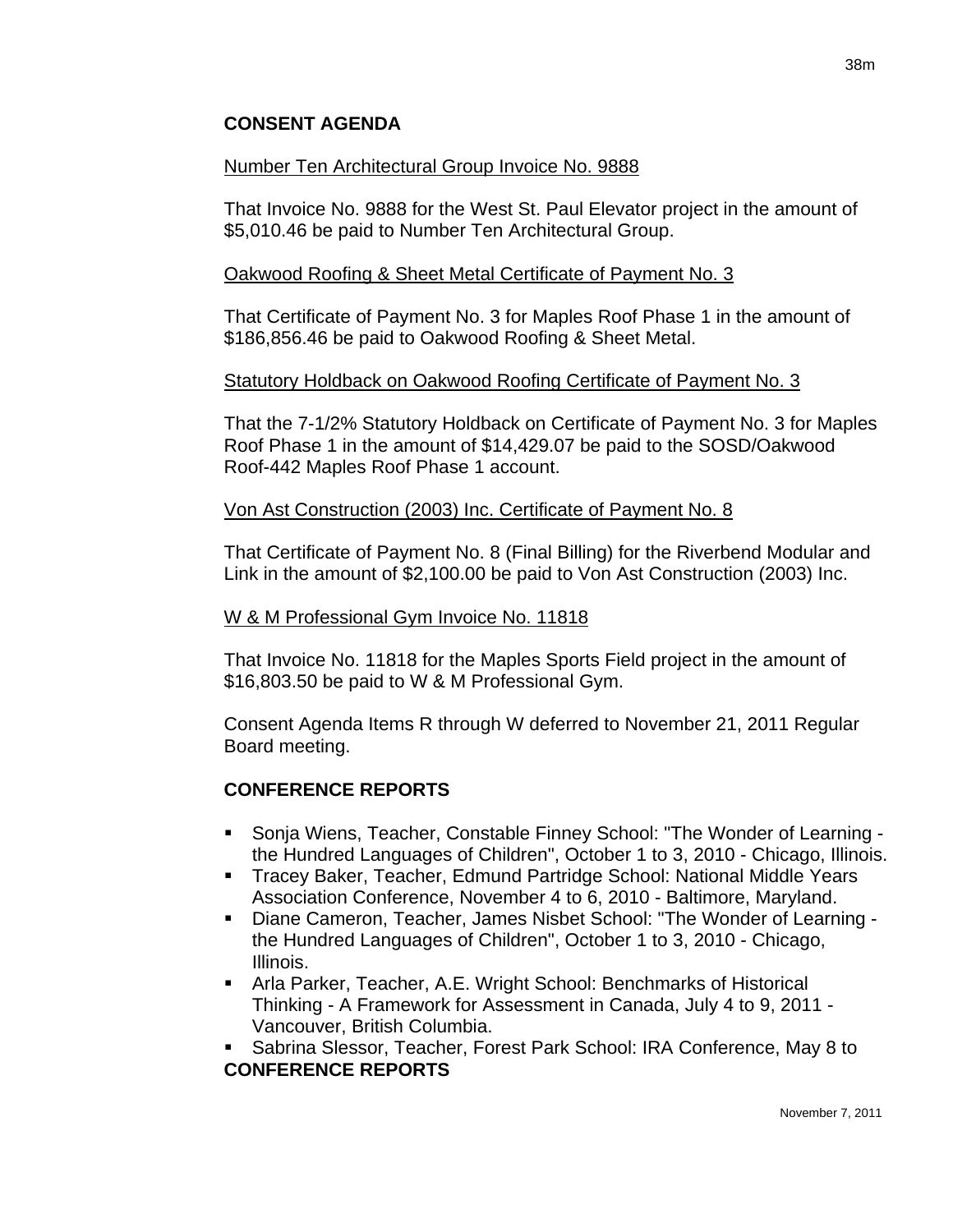- 11, 2011 Orlando, Florida.
- Fortunato Lim, Acting Vice-Principal, Maples Collegiate: National At Risk Education Network Conference, February 21 to 24, 2011 - Panama City, Florida.

# **OTHER REPORTS**

Trustee McGowan reported on the 2011 ASCD Conference on Teaching and Learning.

## **CORRESPONDENCE**

- Leigh-Anne Bowles, Youth Relations Manager, United Way of Winnipeg: Recipients from Seven Oaks for the United Way Student Community Service Award for 2011.
- Carolyn Duhamel, Executive Director, MSBA: 2010-2011 Committee Member Survey Results.
- Robert Rivard, President, MSBA: Letter of congratulations to the Honourable Greg Selinger and colleagues on recent electoral success.
- Newsletter: Wayfinders a Bright Futures Program: Launching of Bright Futures new program name and logo.
- Roby Yeung, Ava Thompson, Teachers, Garden City Collegiate: Student trip to Cusco, Peru - Spring Break 2013.
- Manitoba News Release October 26, 2011: Smaller Classes in Early Years to Benefit Children, Families: Allan.
- MPI École Riverbend School Hands-up Survey Results: School Zone Safety Pilot Project.
- Darryl Gervais, Director Instruction, Curriculum Assessment Branch: Arts Education Framework of Outcomes.
- Carol Bellringer, Auditor General: Senior Management Expenses Audit.
- MSBA Labour Relations: October Update CPI, Unemployment Rate and Regional Trends.
- Linda Baker, Client Service Manager, Western Financial Group Insurance Solutions: 2010-11 Annual Financial Report on the operation of the Manitoba Schools Insurance program.
- Honourable Nancy Allan, Minister of Education: School Bus Safety Week October 17 to 21, 2011.
- **EXECT** Heather Carriere, Mercer: Manitoba Teachers' Society implemented a change to the Short Term Disability Plan effective September 1, 2011.
- **Brenda Venuto, Teacher's Retirement Allowances Fund: New Requirements** for Data Certification.
- Rick Dedi, Executive Director, Public Schools Finance Board: Amber Trails School, The Public Schools Finance Board and Seven Oaks School **CORRESPONDENCE**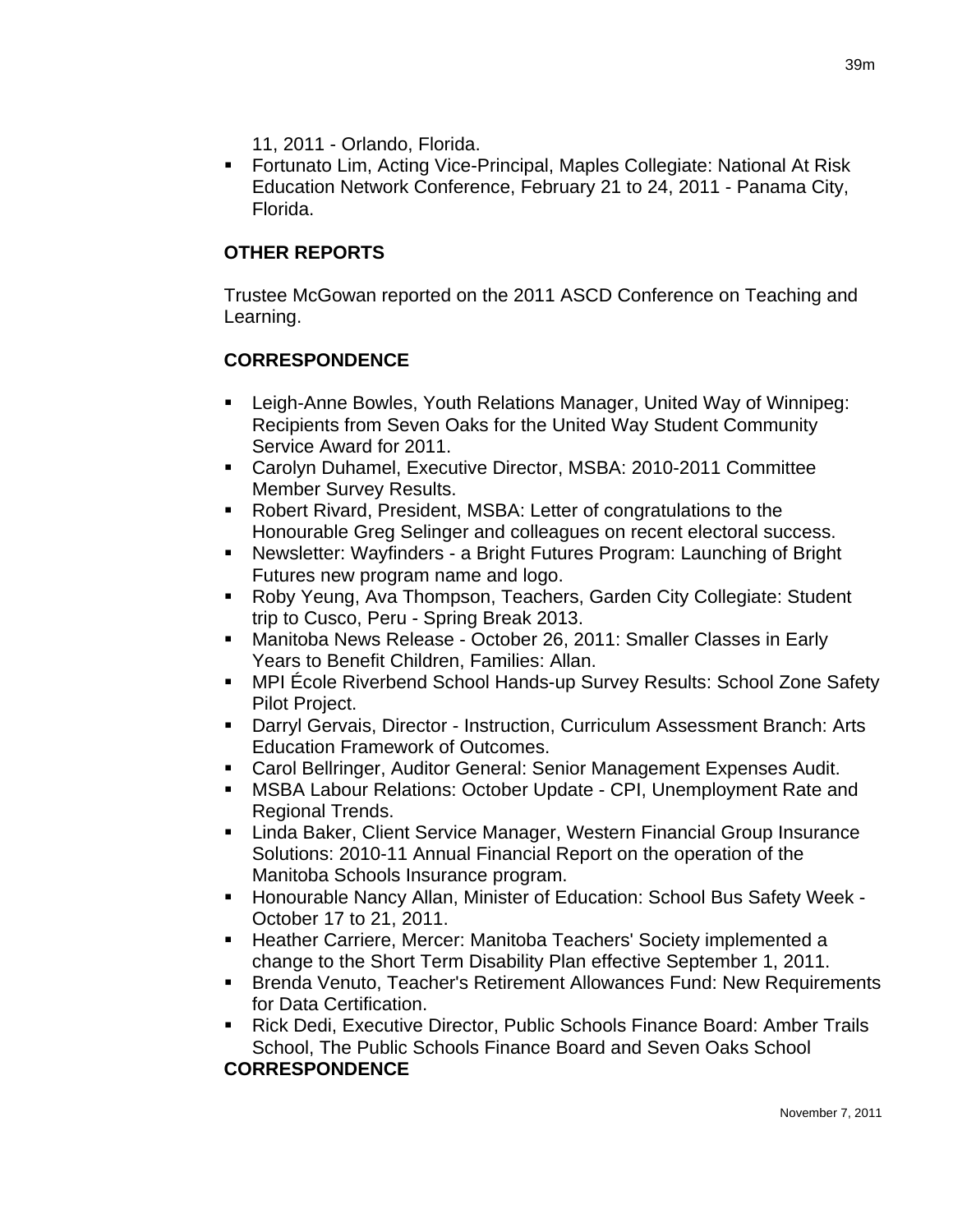Division Invoice September 30, 2011.

- **Paul Birston, Manager of Architectural Services, The Public Schools** Finance Board: Maples Collegiate Institute - Roof Replacement Phase 1.
- The Selkirk Journal, Thursday, October 27, 2011: DeRocco, Hailstone help team win silver.
- **Jan Sanderson, Chief Executive Officer, Healthy Child Manitoba: Seven** Oaks Early Years Coalition to receive an increase in their annual grant allocation.
- Carol Peters, President, Manitoba Physical Education Teachers' Association: Thank you to Evelyn Myskiw for bringing greetings to MPETA SAGE 2011 Conference and for the use of Maples Collegiate for host site.
- **Manitoba's Celebration of Excellence in Teaching Minister's Awards.**
- **6th Annual Girlz jam.**
- Lynette Plett, Executive Director, Advanced Education and Literacy: First Annual Report for the Manitoba Adult Literacy Strategy, including a summary of the Manitoba Adult Literacy Program and the 7th Annual Report for Adult Learning Centres in Manitoba.
- Nancy Allan, Minister of Education: Love Me . . . Love Me Not . . . Bookmarks.
- **Education Manitoba, Volume 10, Number 1 October 2011.**
- John Tooth, Coordinator, Instructional Resources Unit: Book "Gifts" distributed to every Grade 1 student in Manitoba.

# **11B-042 – Moved to Committee of the Whole at 8:38 p.m.**

Ploszay / McGowan That the Board move into Committee of the Whole. **Carried**

Trustee Ploszay in the Chair.

## **SUPERINTENDENTS' REPORT**

The following matters were received as information:

- **Personnel Matters.**
- Workers Compensation Board Summary Report to September 30, 2011.

# **11B-043 – Land Exchange with City of Winnipeg at École Leila North Community School**

### McGowan / Dela Cruz

Approved that the Board write to the City of Winnipeg to request an exchange of lands at École Leila North Community School and a financial contribution to the sports field re-orientation. **Carried**